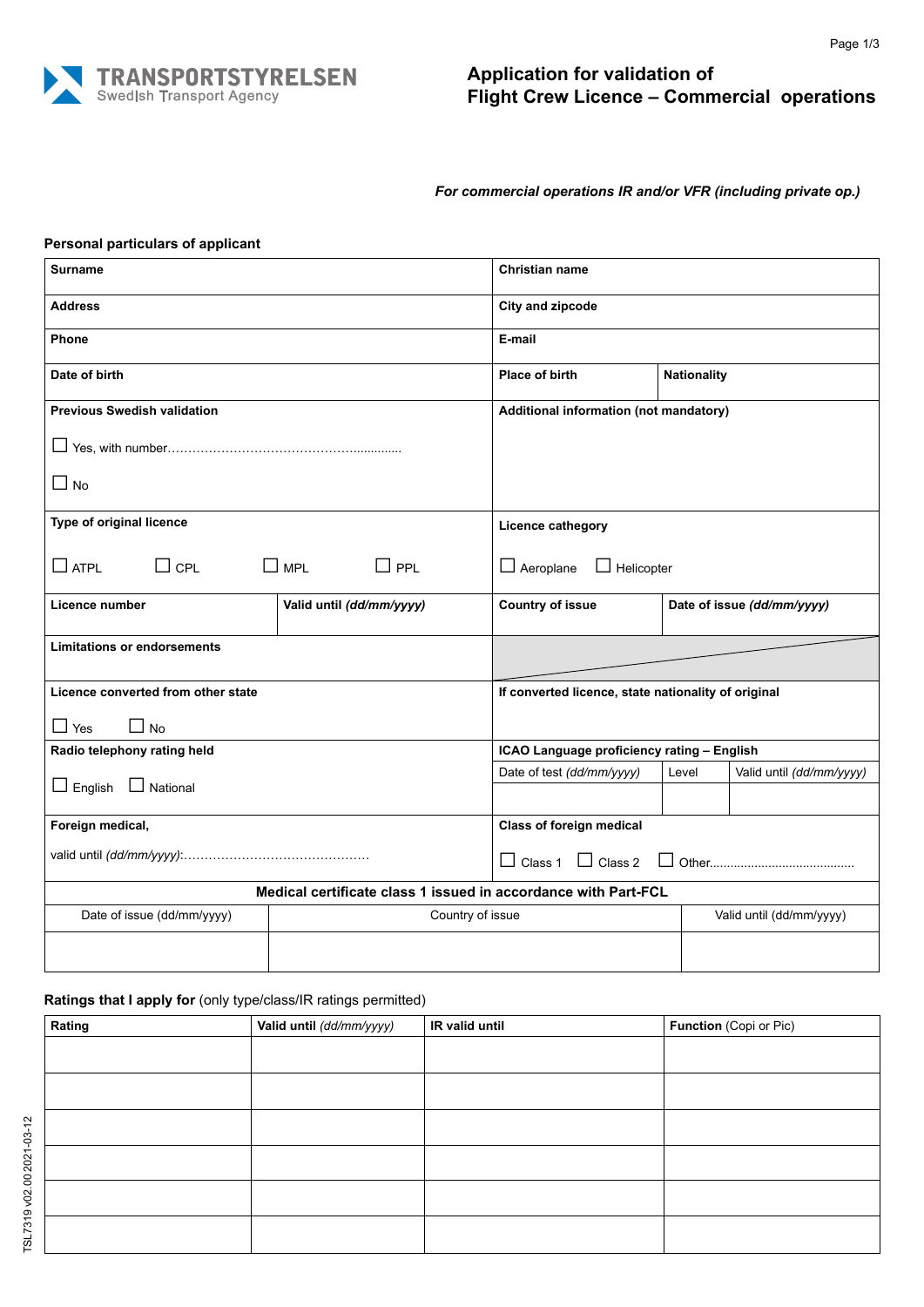## **Requirements for commercial operations according to Commission Delegated Regulation (EU) 2020/723 – AEROPLANE**

| Licence                                                                                                                    | <b>Requirement</b>                                                                                                                                                      |                            | <b>Privileges</b>                                                                                      | Total experience (hours) |
|----------------------------------------------------------------------------------------------------------------------------|-------------------------------------------------------------------------------------------------------------------------------------------------------------------------|----------------------------|--------------------------------------------------------------------------------------------------------|--------------------------|
| ATPL(A)                                                                                                                    | > 1500 hours as PIC on multi-pilot aeroplanes                                                                                                                           |                            | Commercial air transport in<br>multi-pilot aeroplanes as PIC                                           |                          |
| <b>ATPL(A)</b> or<br>$CPL(A)/IR^*$                                                                                         | >1500 hours as PIC or CO-pilot on multi-pilot aeroplanes ac-<br>cording to operational requirements                                                                     |                            | Commercial air transport in<br>multi-pilot aeroplanes as<br>co-pilot                                   |                          |
| * CPL(A) / IR holders on multi-pilot aeroplanes shall have demonstrated ICAO ATPL(A) level knowledge before<br>acceptance. |                                                                                                                                                                         |                            |                                                                                                        |                          |
| CPL(A) / IR                                                                                                                | >1000 hours as PIC in commercial air transport since gaining<br>an IR                                                                                                   |                            | Commercial air transport in<br>single-pilot aeroplanes as<br><b>PIC</b>                                |                          |
| CPL(A) / IR                                                                                                                | >1000 hours as PIC or as co-pilot in single pilot aeroplanes<br>according to operational requirements                                                                   |                            | Commercial air transport in<br>single-pilot aeroplanes as<br>co-pilot according to Part-<br><b>OPS</b> |                          |
| ATPL(A),<br>CPL(A) / IR<br>CPL(A)                                                                                          | >700 hours in aeroplanes other than TMGs, including 200<br>hours in the activity role for wich acceptance is sought, and<br>50 hours in that role in the last 12 months |                            | Exercise of privileges in<br>aeroplanes in operations<br>other than commercial air<br>transport        |                          |
| CPL(A)                                                                                                                     | >1500 hours as PIC in commercial air transport, including<br>500 hours in seaplane operations?                                                                          |                            | Commercial air transport in<br>single-pilot aeroplanes as<br><b>PIC</b>                                |                          |
| Skilltest according to Part-FCL performed                                                                                  |                                                                                                                                                                         | Date of test (dd/mm/yyyy): |                                                                                                        |                          |
| $\blacksquare$ Yes                                                                                                         | $\Box$ No                                                                                                                                                               | Type/class/IR rating:      |                                                                                                        |                          |

## **Requirements for commercial operations according to Commission Delegated Regulation (EU) 2020/723 – HELICOPTER**

| Licence                                                                                                                 | Requirement                                                                                                                                                                                                             |                            | <b>Privileges</b>                                                                                  | Total experience (hours) |
|-------------------------------------------------------------------------------------------------------------------------|-------------------------------------------------------------------------------------------------------------------------------------------------------------------------------------------------------------------------|----------------------------|----------------------------------------------------------------------------------------------------|--------------------------|
| ATPL(H) and<br>a valid IR                                                                                               | > 1000 hours as PIC on multi-pilot helicopters                                                                                                                                                                          |                            | Commercial air transport in<br>multi-pilot helicopters as PIC<br>in VFR and IFR operations         |                          |
| ATPL(H),<br>without IR<br>privileges                                                                                    | >1000 hours as PIC on multi-pilot helicopters                                                                                                                                                                           |                            | Commercial air transport in<br>multi-pilot helicopters as PIC<br>in VFR operations                 |                          |
| ATPL(H) and<br>a valid IR                                                                                               | >1000 hours as pilot on multi-pilot helicopters                                                                                                                                                                         |                            | Commercial air transport<br>in multi-pilot helicopters<br>as co-pilot in VFR and IFR<br>operations |                          |
| ATPL(H),<br>without IR<br>privileges                                                                                    | >1000 hours as pilot on multi-pilot helicopters                                                                                                                                                                         |                            | Commercial air transport in<br>multi-pilot helicopters as co-<br>pilot in VFR operations           |                          |
| $CPL(H) / IR^*$                                                                                                         | >1000 hours as pilot on multi-pilot helicopters                                                                                                                                                                         |                            | Commercial air transport<br>in multi-pilot helicopters as<br>co-pilot                              |                          |
| *CPL(H) / IR holders on multi-pilot helicopters shall have demonstrated ICAO ATPL level knowledge before<br>acceptance. |                                                                                                                                                                                                                         |                            |                                                                                                    |                          |
| CPL(H) / IR                                                                                                             | >1000 hours as PIC in commercial air transport after gaining an<br>IR rating                                                                                                                                            |                            | Commercial air transport<br>in single-pilot helicopters<br>as PIC                                  |                          |
| ATPL(H) with<br>or without IR<br>privileges,<br>CPL(H) /IR,<br>CPL(H)                                                   | >700 hours in helicopters other than those certificated under<br>CS-27/29 or equivalent, including 200 hours in the activity role<br>for which acceptance is sought, and 50 hours in that role in the<br>last 12 months |                            | Exercise of privileges in<br>aeroplanes in operations<br>other than commercial air<br>transport    |                          |
| Skilltest according to Part-FCL performed                                                                               |                                                                                                                                                                                                                         | Date of test (dd/mm/yyyy): |                                                                                                    |                          |
| $\vert$ $\vert$ Yes                                                                                                     | $\Box$ No                                                                                                                                                                                                               | Type or class rating:      |                                                                                                    |                          |